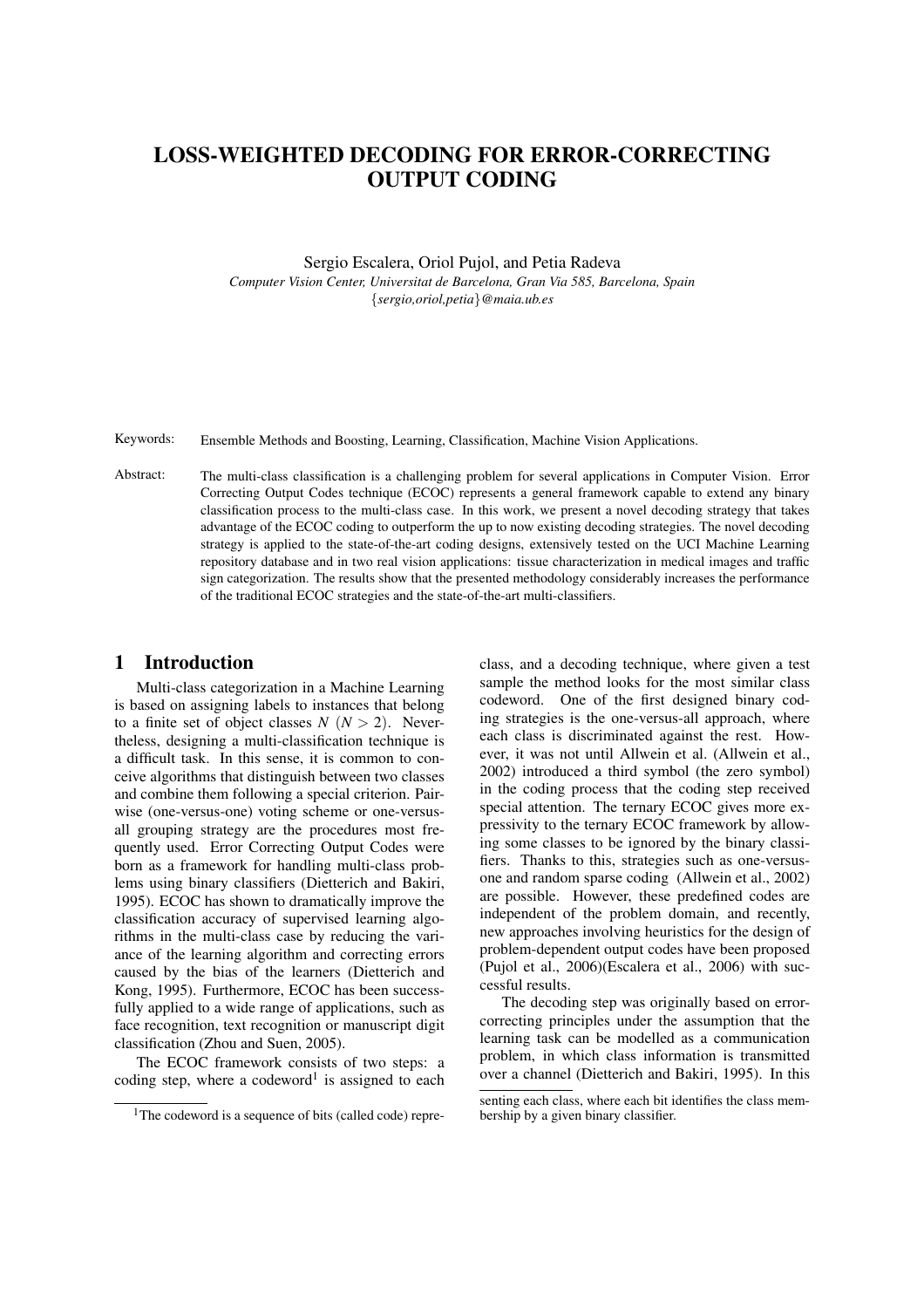sense, the Hamming and the Euclidean distances were the first tentative for decoding (Dietterich and Bakiri, 1995). Still very few alternative decoding strategies have been proposed in the literature. In (Windeatt and Ghaderi, 2003), Inverse Hamming Distance (IHD) and Centroid distance (CEN) for binary problems are introduced. Other decoding strategies for nominal, discrete and heterogeneous attributes have been proposed in (Ishii et al., 2005). With the introduction of the zero symbol, Allwein et al. (Allwein et al., 2002) show the advantage of using a loss based function of the margin of the base classifier on the ternary ECOC. Also, there have been several attempts to introduce probabilities in the ECOC decoding process (Passerini et al., 2004)(Dekel and Singer, 2002). In (Passerini et al., 2004), the authors use conditional probabilities to estimate the class membership in a kernel machine approach. An alternative probabilistic design of the coding and decoding strategies is proposed in (Dekel and Singer, 2002). Nevertheless, none of the few proposed decoding strategies in the literature takes into account the effect of the third (0) symbol during the decoding step, leaving this fact as an open issue worthy of exploring.

In this paper, we present a novel decoding technique, that we call Loss-Weighted decoding strategy (*LW*). LW is based on a combination of probabilities that adjusts the importance of each coded position in a ternary ECOC matrix given the performance of a classifier. The formulation of our decoding process allows the use of discrete output of the classifier as well as the margin when it is available. The traditional Euclidean distance, the Loss-based decoding, the probabilistic model presented in (Passerini et al., 2004), and the proposed LW decoding are compared with 5 state-of-the-art coding strategies, showing the high performance of the presented strategy in public databases as well as into two difficult real vision categorization problems.

The paper is organized as follows: section 2 overviews the ECOC framework. In section 3, we present the novel Loss-Weighted decoding strategy. Section 4 describes the validation of the experiments, and section 5 concludes the paper.

## 2 Error Correcting Output Codes

Given a set of  $N_c$  classes to be learned, *n* different bi-partitions (groups of classes) are formed, and *n* binary problems (dichotomies) are trained. As a result, a codeword of length *n* is obtained for each class, where each bin of the code corresponds to a response of a given dichotomy. Arranging the codewords as rows of a matrix, we define a "coding matrix" *M*, where  $M \in \{-1, 0, 1\}^{N_c \times n}$  in the ternary case. Joining

classes in sets, each dichotomy, that defined a partition of classes, codes by  $\{+1, -1\}$  according to their class set membership, or 0 if the class is not considered by the dichotomy. In fig.1 we show an example of a ternary matrix *M*. The matrix is coded using 7 dichotomies  $\{h_1, ..., h_7\}$  for a four class problem  $(c_1, c_2,$  $c_3$ , and  $c_4$ ). The white regions are coded by 1 (considered as positive for its respective dichotomy,  $h_i$ ), the dark regions by -1 (considered as negative), and the grey regions correspond to the zero symbol (not considered classes by the current dichotomy). For example, the first classifier  $(h_1)$  is trained to discriminate  $c_3$ versus  $c_1$  and  $c_2$  ignoring  $c_1$ , the second one classifies  $c_2$  versus  $c_1$ ,  $c_3$  and  $c_4$ , and so on.

During the decoding process, applying the *n* trained binary classifiers, a code *x* is obtained for each data point in the test set. This code is compared to the base codewords of each class  $\{y_1, \ldots, y_4\}$  defined in the matrix *M*, and the data point is assigned to the class with the "closest" codeword (Allwein et al., 2002)(Windeatt and Ghaderi, 2003). Although different distances can be applied, the most frequently used are the Hamming (*HD*) and the Euclidean distances  $(ED)$ . In fig.1, a new test input *x* is evaluated by all the classifiers and the method assigns label *c*<sup>1</sup> with the closest decoding distances. Note that in the particular example of fig. 1 both distances agree.



Figure 1: Example of ternary matrix *M* for a 4-class problem. A new test codeword is classified by class  $c_1$  when using the traditional Hamming and Euclidean decoding strategies.

### 2.1 Decoding designs

The decoding step decides the final category of an input test by comparing the codewords. In this way, a robust decoding strategy is required to obtain accurate results. Several techniques for the binary decoding step have been proposed in the literature (Windeatt and Ghaderi, 2003)(Ishii et al., 2005)(Passerini et al., 2004)(Dekel and Singer, 2002), though the most common ones are the Hamming and the Euclidean approaches (Windeatt and Ghaderi, 2003). In the work of (Pujol et al., 2006), authors showed that usually the Euclidean distance was more suitable than the traditional Hamming distance in both the binary and the ternary cases. Nevertheless, little attention has been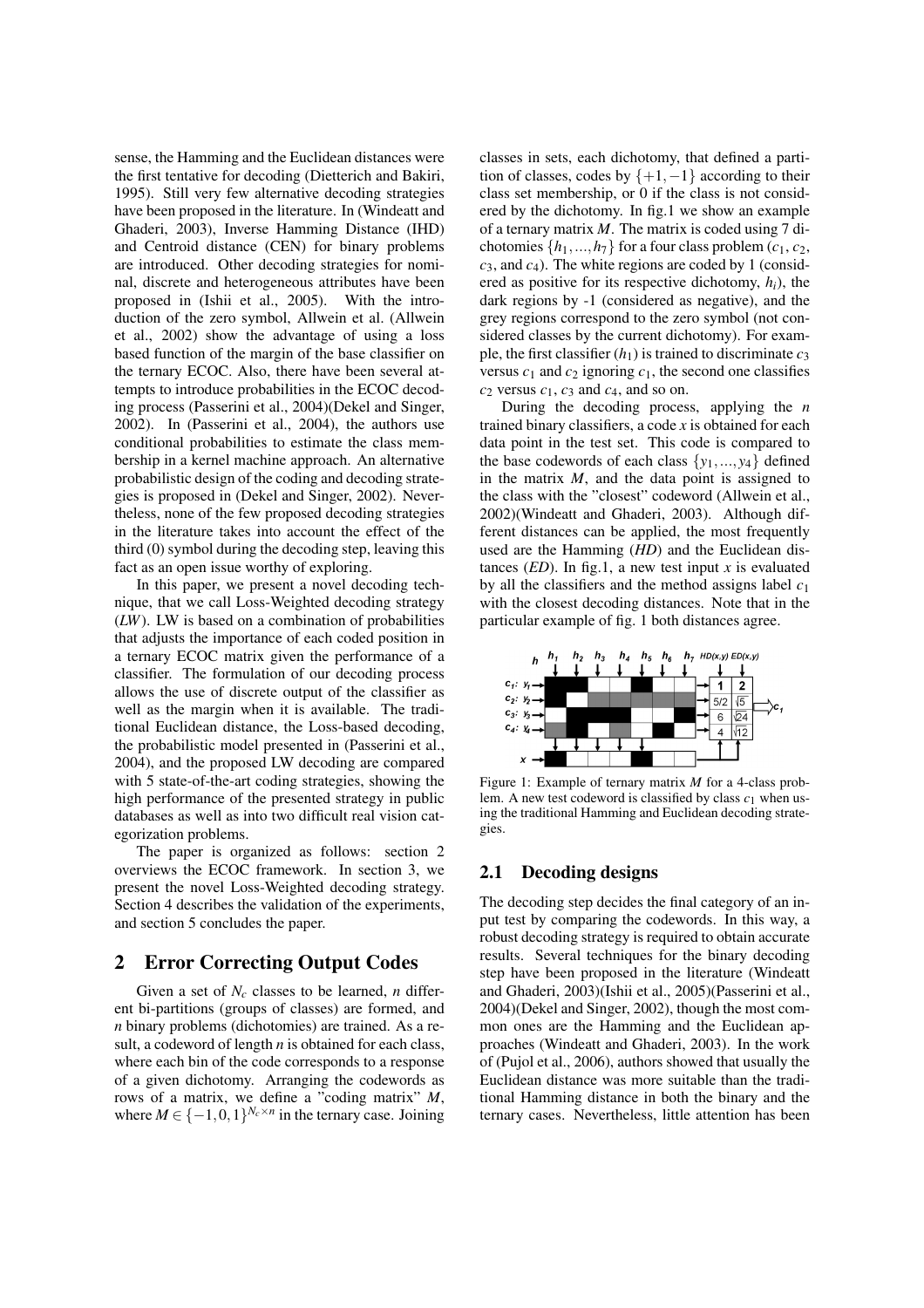paid to the ternary decoding approaches.

In (Allwein et al., 2002), the authors propose a Loss-based technique when a confidence on the classifier output is available. For each row of *M* and each data sample  $\wp$ , the authors compute the similarity between  $f^{j}(\mathcal{G})$  and  $M(i, j)$ , where  $f^{j}$  is the  $j^{th}$ dichotomy of the set of hypothesis *F*, considering a loss estimation on their scalar product, as follows:

$$
D(\wp, y_i) = \sum_{j=1}^{n} L(M(i, j) \cdot f^j(\wp))
$$
 (1)

where  $L$  is a loss function that depends on the nature of the binary classifier. The most common loss functions are the linear and the exponential one. The final decision is achieved by assigning a label to example  $\wp$  according to the class  $c_i$  with the minimal distance.

Recently, the authors of (Passerini et al., 2004) proposed a probabilistic decoding strategy based on the margin of the output of the classifier to deal with the ternary decoding. The decoding measure is given by:

$$
D(y_i, F) = -log\left(\prod_{j \in [1, ..., n]: M(i, j) \neq 0} P(x^j = M(i, j) | f^j) + \alpha\right)
$$
 (2)

where  $\alpha$  is a constant factor that collects the probability mass dispersed on the invalid codes, and the probability  $P(x^{\hat{j}} = M(i, j) | f^j)$  is estimated by means of:

$$
P(x^{j} = y_{i}^{j} | f^{j}) = \frac{1}{1 + exp(y_{i}^{j}(A^{j}f^{j} + B^{j}))}
$$
 (3)

Vectors *A* and *B* are obtained by solving an optimization problem (Passerini et al., 2004).

#### 3 Loss-Weighted decoding (*LW*)

As mentioned above, the 0 symbol allows to increase the number of bi-partitions of classes (thus, the number of possible binary classifiers), resulting in a higher number of binary problems to be learned. However, the effect of the ternary symbol is still an open issue. Since a zero symbol means that the corresponding classifier is not trained on a certain class, to consider the "decision" of this classifier on those zero coded position does not make sense. Moreover, the response of the classifier on a test sample will always be different to 0, so obligatory an error will be registered. Let return to fig. 1, where an example about the effect of the 0 symbol is shown. The classification result using the Hamming distance as well as the Euclidean distance is class  $c_1$ . Note that class  $c<sub>2</sub>$  has only coded first both positions, thus it is the only information provided about class  $c_2$ . The first two coded locations of the codeword *x* correspond exactly to these positions. Thus, the correct classification should be class  $c_2$  instead of  $c_1$ . The use of standard decoding techniques that do not consider the effect of the third symbol (zero) frequently fails. In the figure, the *HD* and *ED* strategies accumulate an error value proportional to the number of zero symbols by row, and finally miss-classify the sample *x*.

Given a coding matrix *M*,  
\n1) Calculate the matrix of hypothesis *H*:  
\n
$$
H(i, j) = \frac{1}{m_i} \sum_{k=1}^{m_i} \gamma(h_j(\mathcal{G}_k^j), i, j)
$$
\n(4)  
\nbased on  $\gamma(x_j, i, j) = \begin{cases} 1, & \text{if } x_j = M(i, j) \\ 0, & \text{otherwise.} \end{cases}$   
\n2) Normalize *H* so that  $\sum_{j=1}^n M_W(i, j) = 1, \forall i = 1, ..., N_c$ :  
\n
$$
M_W(i, j) = \frac{H(i, j)}{\sum_{j=1}^n H(i, j)},
$$

 $\forall i \in [1, ..., N_c], \quad \forall j \in [1, ..., n]$ 

Given a test input  $\wp$ , decode based on:

$$
d(\wp, i) = \sum_{j=1}^{n} M_W(i, j) L(M(i, j) \cdot f(\wp, j))
$$
 (6)

Table 1: Loss-Weighted algorithm.

To solve the commented problems, we propose a Loss-Weighted decoding. The main objective is to find a weighting matrix  $M_W$  that weights a loss function to adjust the decisions of the classifiers, either in the binary and in the ternary ECOC. To obtain the weighting matrix  $M_W$ , we assign to each position  $(i, j)$ of the matrix of hypothesis *H* a continuous value that corresponds to the accuracy of the dichotomy  $h_i$  classifying the samples of class *i* (4). We make *H* to have zero probability at those positions corresponding to unconsidered classes (5), since these positions do not have representative information. Next step is to normalize each row of the matrix  $H$  so that  $M_W$  can be considered as a discrete probability density function (6). This step is very important since we assume that the probability of considering each class for the final classification is the same (independently of number of zero symbols) in the case of not having *a priori* information  $(P(c_1) = ... = P(c_{N_c}))$ . In fig. 2 a weighting matrix  $M_W$  for a 3-class problem with four hypothesis is estimated. Figure 2(a) shows the coding matrix *M*. The matrix *H* of fig. 2(b) represents the accuracy of the hypothesis classifying the instances of the training set. The normalization of *H* results in the weighting matrix  $M_W$  of fig. 2(c)<sup>2</sup>.

<sup>&</sup>lt;sup>2</sup>Note that the presented Weighting Matrix  $M_W$  can also be applied over any decoding strategy.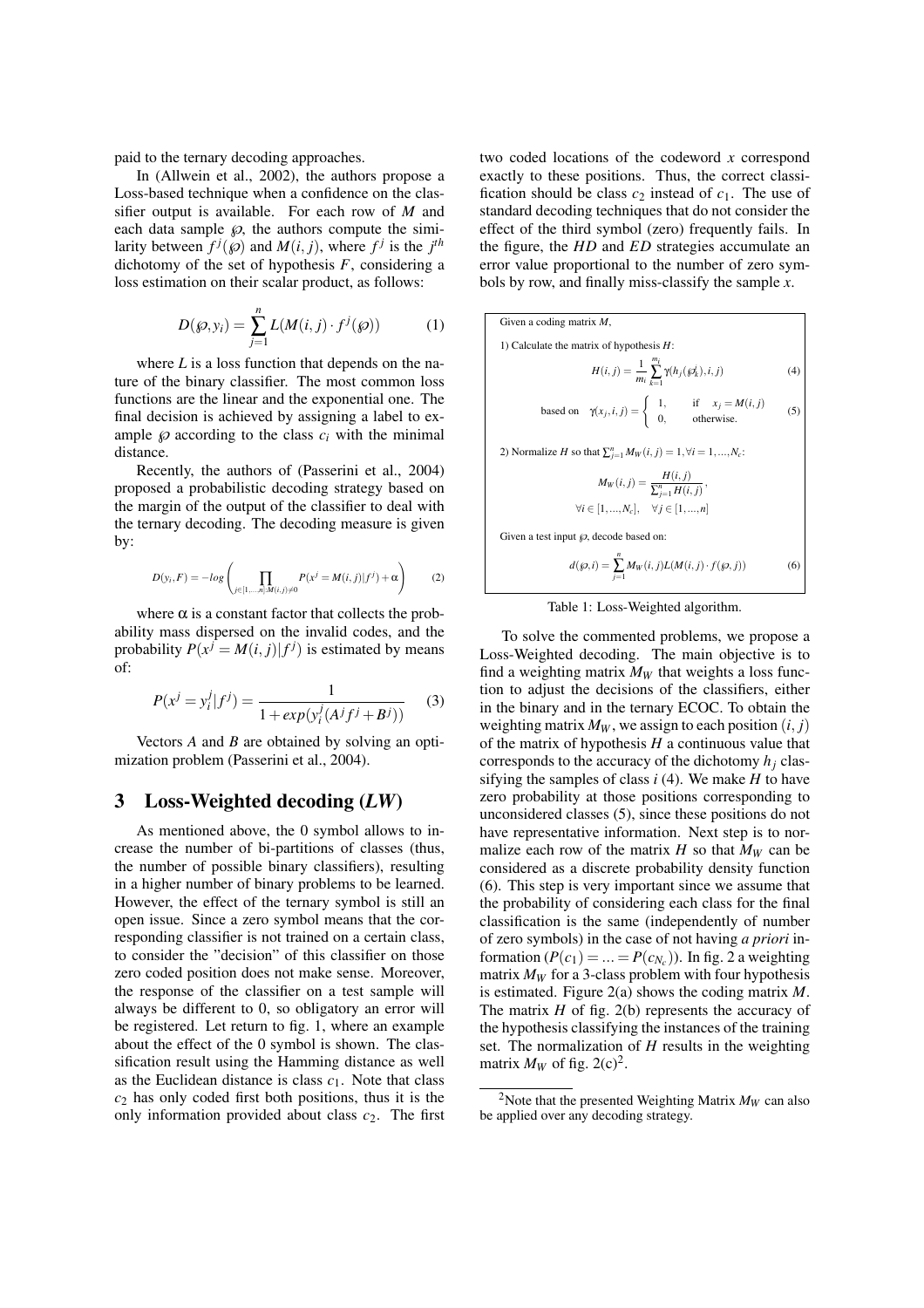

Figure 2: (a) Coding matrix *M* of four hypotheses for a 3 class problem. (b) Matrix *H* of hypothesis accuracy. (c) Weighting matrix *M<sup>W</sup>* .

The Loss-weighted algorithm is shown in table 1. As commented before, the loss functions applied in equation (6) can be the linear or the exponential ones. The linear function is defined by  $L(\theta) = \theta$ , and the exponential loss function by  $L(\theta) = e^{-\theta}$ , where in our case  $\theta$  corresponds to  $M(i, j) \cdot f^{(j)}(\mathcal{D})$ . Function  $f^{(j)}(\mathcal{D})$ may return either the binary label or the confidence value of applying the  $j<sup>th</sup>$  ECOC classifier to the sample  $\wp$ .

### 4 Results

The methodology of the validation affects the data, applications, strategies of the comparative, and measurements.

a) *Data and applications*: The experiments are divided in the following applications: first, we consider the UCI classification using 13 datasets from the public UCI Machine Learning repository database (http://www.ics.uci.edu/ mlearn/MLRepository.html, ). And second, we deal with two real Computer Vision problems: medical intravascular tissue characterization and traffic sign categorization. The data for these experiments is provided by the Hospital Universitari German Trias i Pujol (Karla et al., 2006) and the Mobile Mapping Van (http://www.icc.es, ), respectively.

b) *Strategies and measurements*: The strategies used to validate the classification are 40 runs of Discrete Adaboost with decision stumps (Friedman et al., 1998), and the OSU implementation of SVM with RBF kernel  $(\gamma = 1)^3$  (OSU-SVM-TOOLBOX, ). These two classifiers generate the set of binary problems to embed in the ECOC configurations: oneversus-one, one-versus-all, dense-random, DECOC, and ECOC-ONE. Each of the ECOC strategies is evaluated using different decoding strategies: the Euclidean distance, Loss-based decoding with ex-

ponential loss function, the probabilistic model of (Passerini et al., 2004), and four variants of the Loss-Weighted decoding strategy: linear *LW* with output label of the classifier, linear *LW* with output margin of the classifier, exponential *LW* with output label of the classifier, and exponential *LW* with output margin of the classifier. The number of classifiers used for each methodology is the predefined or the provided by the authors in the case of problemdependent designs, except for the dense random case, where we selected *n* binary classifiers for a fair comparison with one-versus-all and DECOC designs in terms of a similar number of binary problems. The classification tests are performed using stratified tenfold cross-validation with two-tailed t-test at 95% for the confidence interval.

#### 4.1 UCI Repository Database

First, we tested 13 multi-class datasets from the UCI Machine Learning repository. The characteristics of each dataset are shown in table 2. The classification ranking results for Discrete Adaboost and RBF SVM are shown in fig. 3. The ranking for Discrete Adaboost in fig. 3(a) shows that the label approaches of our *LW* decoding tend to outperform the rest of the decoding strategies for all databases and coding strategies. The Loss-based decoding strategy and the probabilistic model show similar behavior, and the Euclidean strategy obtains the lower performance. Observe that one-versus-one and ECOC-ONE coding strategies show the best accuracy. On the other hand, the output margin provided by Adaboost seems to be not robust enough to increase the performance of the *LW* decoding strategies. In the ranking of SVM, oneversus-one and ECOC-ONE codings also attain the best accuracy, and the label variants of *LW* increase the performance of the Euclidean, Loss-based and probabilistic decodings. Besides, in this case the *LW* output margin outperforms in most cases the label approaches. In particular, the exponential *LW* variant is clearly superior to the linear approach in this case, which supports the use of the prediction obtained by the margin of SVM.

| Problem        | #Train | #Test | #Attributes | #Classes |
|----------------|--------|-------|-------------|----------|
| Dermathology   | 366    |       | 34          | 6        |
| <b>Tris</b>    | 150    |       |             | 3        |
| Ecoli          | 336    |       | 8           | 8        |
| Wine           | 178    |       | 13          | 3        |
| <b>Glass</b>   | 214    |       | 9           |          |
| Thyroid        | 215    |       | 5           | 3        |
| Vowel          | 990    |       | 10          | 11       |
| <b>Balance</b> | 625    |       | 4           | 3        |
| Yeast          | 1484   |       | 8           | 10       |
| Satimage       | 4435   | 2000  | 36          | 7        |
| Letter         | 20000  |       | 16          | 26       |
| Pendigits      | 7494   | 3498  | 16          | 10       |
| Segmentation   | 2310   |       | 19          |          |

Table 2: UCI repository databases characteristics.

<sup>&</sup>lt;sup>3</sup>We decided to keep the parameter fixed for sake of simplicity, though we are aware that this parameter might not be optimal for all data sets. Since the parameters are the same for all compared methods any weakness in the results will also be shared.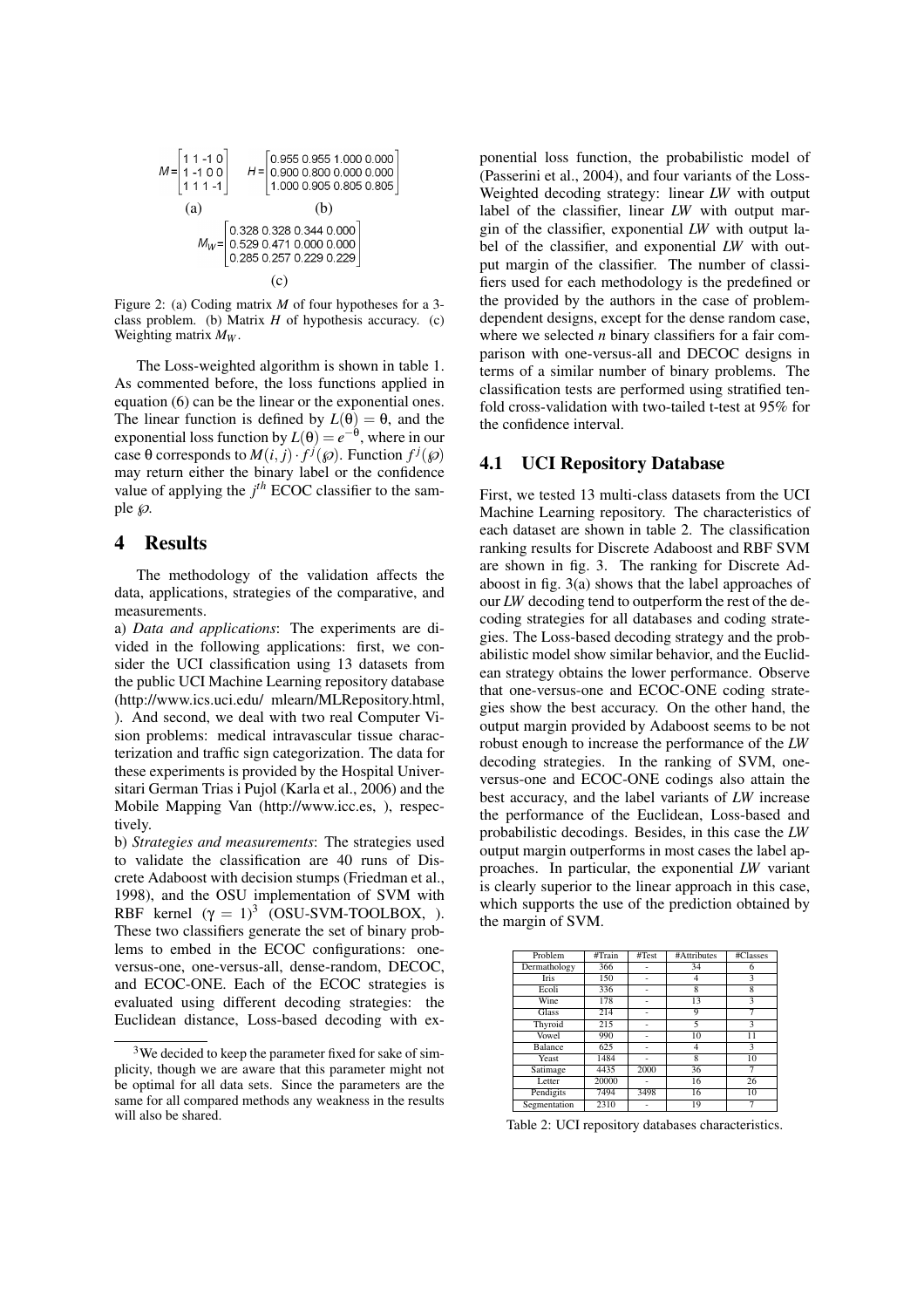

Figure 3: Mean ranking on UCI databases for the ECOC designs using Discrete Adaboost (a) and RBF SVM (b).

# 4.2 Intravascular tissue categorization problem.

The second experiment is on a real medical image classification problem: intravascular (IVUS) tissue categorization problem. The database consists of 250 reconstructed images from 9 different patients. Those images are segmented by two physicians. Each of them segmented the different tissues in the image: calcium, fibrosis, and soft plaque. The intersection between both is mapped in the feature vector. Then, all the features collected are categorized by patient in a feature vector of 68 dimensions using the process of (Karla et al., 2006). An example of a manual and automatic texture-based segmentation for the same sample is shown in fig. 4(a) and (b).



Figure 4: (a) IVUS databaset samples, (b) physician tissue segmentation, and (c) automatic tissue segmentation.

We apply the multi-patient classification experiment, starting from three plaques (thus, three classes)

and increasing the set of plaques by one at each step. The one-versus-one strategy with 40 runs of Discrete Adaboost is applied to see the performance of each decoding strategy in this problem. Once a classification is done among all patient plaques, we label each of them by its corresponding tissue. The classification results are shown in fig. 5. One can see that when increasing the number of classes progressively, the classification performance increases because of the richer information. The exponential *LW* with margin attains lower accuracy for this problem in comparison with the other approaches. The rest of *LW* variants is highly correlated with the Euclidean, Loss-based, and the probabilistic model results. Finally, the linear *LW* with margin outperforms at each classification experiment the results of the rest of strategies.

#### 4.3 Traffic sign classification.

The last experiment is a real traffic sign classification problem. We used the video sequences obtained from the Mobile Mapping System of (Casacuberta et al., 2004) for the experiment. The database contains a total of 2000 samples divided in nine classes. Figure 6 shows several samples of the speed database used for the experiment. Note the difference in size, illumination, and small affine deformations. We choose the speed data set since the low resolution of the im-